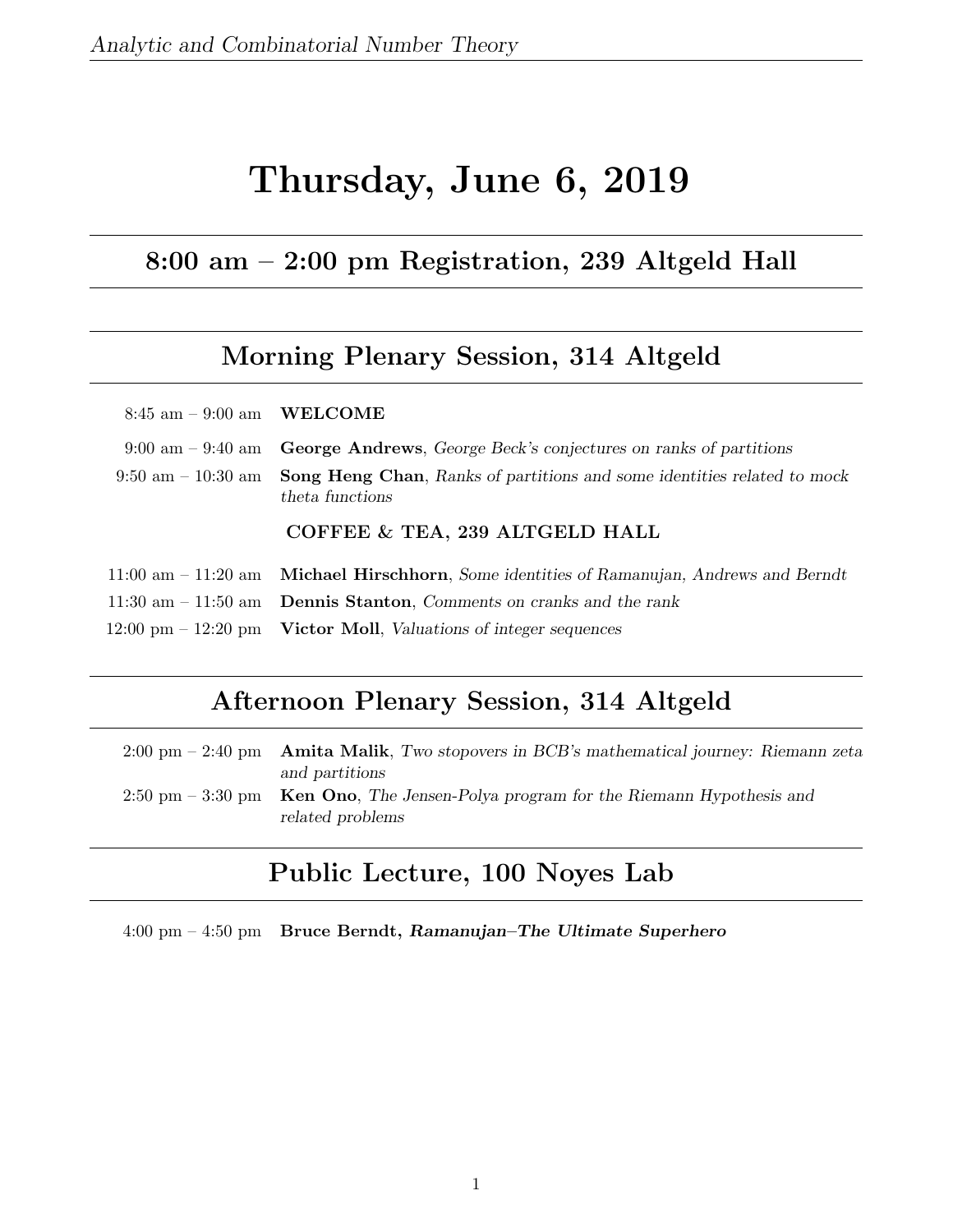# Friday, June 7, 2019

## Morning Plenary Session, 314 Altgeld

| 8:30 am $-$ 9:10 am Armin Straub, On the Gaussian binomial coefficients, the simplest of               |
|--------------------------------------------------------------------------------------------------------|
| q-series                                                                                               |
| $9:20 \text{ am} - 10:00 \text{ am}$ Michael Schlosser, The bilateral afterlife of Srinivasa Ramanujan |
|                                                                                                        |
| COFFEE & TEA, 239 ALTGELD HALL                                                                         |
|                                                                                                        |

10:30 am – 10:50 am Andrew Sills, Rogers–Ramanujan type identities, old and new

## Contributed Talk Sessions

### Session A, 141 Altgeld, Chair: Satyanand Singh

| $11:00$ am $-11:15$ am Walter Bridges, Kadell-type partition inequalities and applications to       |
|-----------------------------------------------------------------------------------------------------|
| sum-product conjectures of Kanade-Russell                                                           |
| 11:20 am $-$ 11:35 am <b>Jiakun Pan</b> , Quantum Unique Equidistribution conjecture for Eisenstein |
| series in the level aspect                                                                          |
| 11:40 am $-$ 11:55 am Alexander Dunn, The twisted second moment of modular half integral            |
| weight $L$ -functions                                                                               |

#### Session B, 143 Altgeld, Chair: William Keith

| 11:00 am $-$ 11:15 am Mojtaba Moniri, Pairs of relatively long, mod 4 disjoint consecutive runs              |
|--------------------------------------------------------------------------------------------------------------|
| under Mahler's recurrence                                                                                    |
| 11:20 am - 11:35 am <b>Jonathan Sorenson</b> , Recent work on the Erdős-Selfridge function $q(k)$            |
| 11:40 am - 11:55 am <b>Tsz Chan</b> , On the congruence equation $\bar{a} + \bar{b} \equiv \bar{c} \pmod{p}$ |

#### Session C, 145 Altgeld, Chair: Pee Choon Toh

| $11:00$ am $-11:15$ am Kagan Kursungoz, Andrews-Gordon type series for Schur's partition                    |
|-------------------------------------------------------------------------------------------------------------|
| identity                                                                                                    |
| $11:20$ am $-11:35$ am <b>Zhu Cao</b> , Exact covering systems, quadratic forms, and product identities for |
| theta functions                                                                                             |
| $11:40$ am $-11:55$ am <b>James McLaughlin</b> , Some observations on Lambert series, vanishing             |
| coefficients and dissections of infinite products and series                                                |

#### Session D, 243 Altgeld, Chair: Bogdan Petrenko

| $11:00$ am $-11:15$ am <b>Madeline Dawsey</b> , Integer partitions and a conjecture of John Thompson |
|------------------------------------------------------------------------------------------------------|
| 11:20 am $-$ 11:35 am Chadwick Gugg, Ramanujan's 40 identities for the Rogers-Ramanujan              |
| functions                                                                                            |
| 11:40 am $-$ 11:55 am Satyan and Singh, Generating fourth terms of Nathanson's lambda                |
| sequences                                                                                            |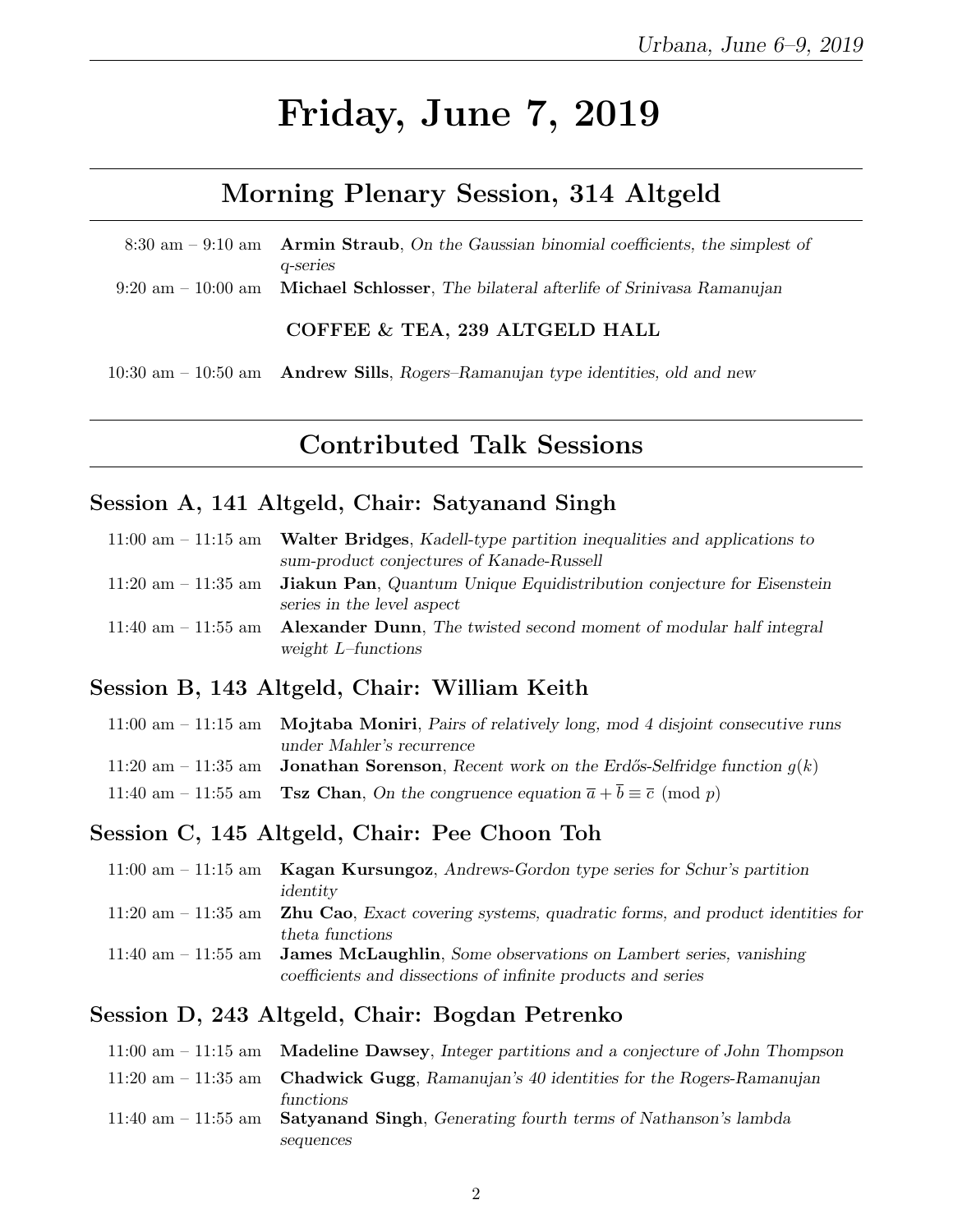# Friday, June 7, 2019

## Afternoon Plenary Session, 314 Altgeld

1:30 pm – 2:10 pm Peter Paule, Ramanujan, Weierstrass, and Computer Algebra 2:20 pm – 3:00 pm Kenneth Williams, Ramanujan and ternary quadratic forms

COFFEE & TEA, 239 ALTGELD HALL

3:30 pm – 3:50 pm Byungchan Kim, Partial or false theta series in q-series

# Contributed Talk Sessions

#### Session A, 141 Altgeld, Chair: Heekyoung Hahn

| $4:00 \text{ pm} - 4:15 \text{ pm}$ Nicholas Mayers, Integer partition statistics arising from seaweed algebras |
|-----------------------------------------------------------------------------------------------------------------|
| $4:20 \text{ pm} - 4:35 \text{ pm}$ Lakshika Gunawardana, A primitive 15-theorem?                               |
| 4:40 pm $-$ 4:55 pm Uha Isnaini, On k-restricted overpartitions                                                 |
| 5:00 pm $-$ 5:15 pm Brandt Kronholm, A technique in partitions                                                  |

#### Session B, 143 Altgeld, Chair: Karl Dilcher

| $4:00 \text{ pm} - 4:15 \text{ pm}$ Bruce Reznick, Equal sums of cubes of quadratic forms.                  |
|-------------------------------------------------------------------------------------------------------------|
| $4:20 \text{ pm} - 4:35 \text{ pm}$ Ian Wagner, Schwartz functions and modular forms                        |
| $4:40 \text{ pm} - 4:55 \text{ pm}$ Nicolas Smoot, Some new identities from the Ramanujan-Kolberg algorithm |
| $5:00 \text{ pm} - 5:15 \text{ pm}$ Paul Jenkins, The arithmetic of modular grids                           |

#### Session C, 145 Altgeld, Chair: Mojtaba Moniri

| $4:00 \text{ pm} - 4:15 \text{ pm}$ Fikreab Solomon, Zeta functions of nilpotent groups            |
|----------------------------------------------------------------------------------------------------|
| 4:20 pm – 4:35 pm <b>Debanjana Kundu</b> , On the relation between the classical Iwasawa $\mu = 0$ |
| conjecture and the Coates-Sujatha Conjecture A                                                     |
| $4:40 \text{ pm} - 4:55 \text{ pm}$ Yeongseong Jo, Rankin-Selberg L-functions via Good Sections    |

#### Session D, 243 Altgeld, Chair: Madeline Dawsey

| $4:00 \text{ pm} - 4:15 \text{ pm}$ Thomas Tran, Secondary terms in asymptotics for the number of zeros of    |
|---------------------------------------------------------------------------------------------------------------|
| quadratic forms over integers                                                                                 |
| $4:20 \text{ pm} - 4:35 \text{ pm}$ Paul Beirne, Knots, the colored Jones polynomial and stability            |
| $4:40 \text{ pm} - 4:55 \text{ pm}$ Sunil Chebolu, Mersenne primes and Fermat primes                          |
| $5:00 \text{ pm} - 5:15 \text{ pm}$ Bogdan Petrenko, Some properties of nontrivial coefficients of cyclotomic |
| polynomials                                                                                                   |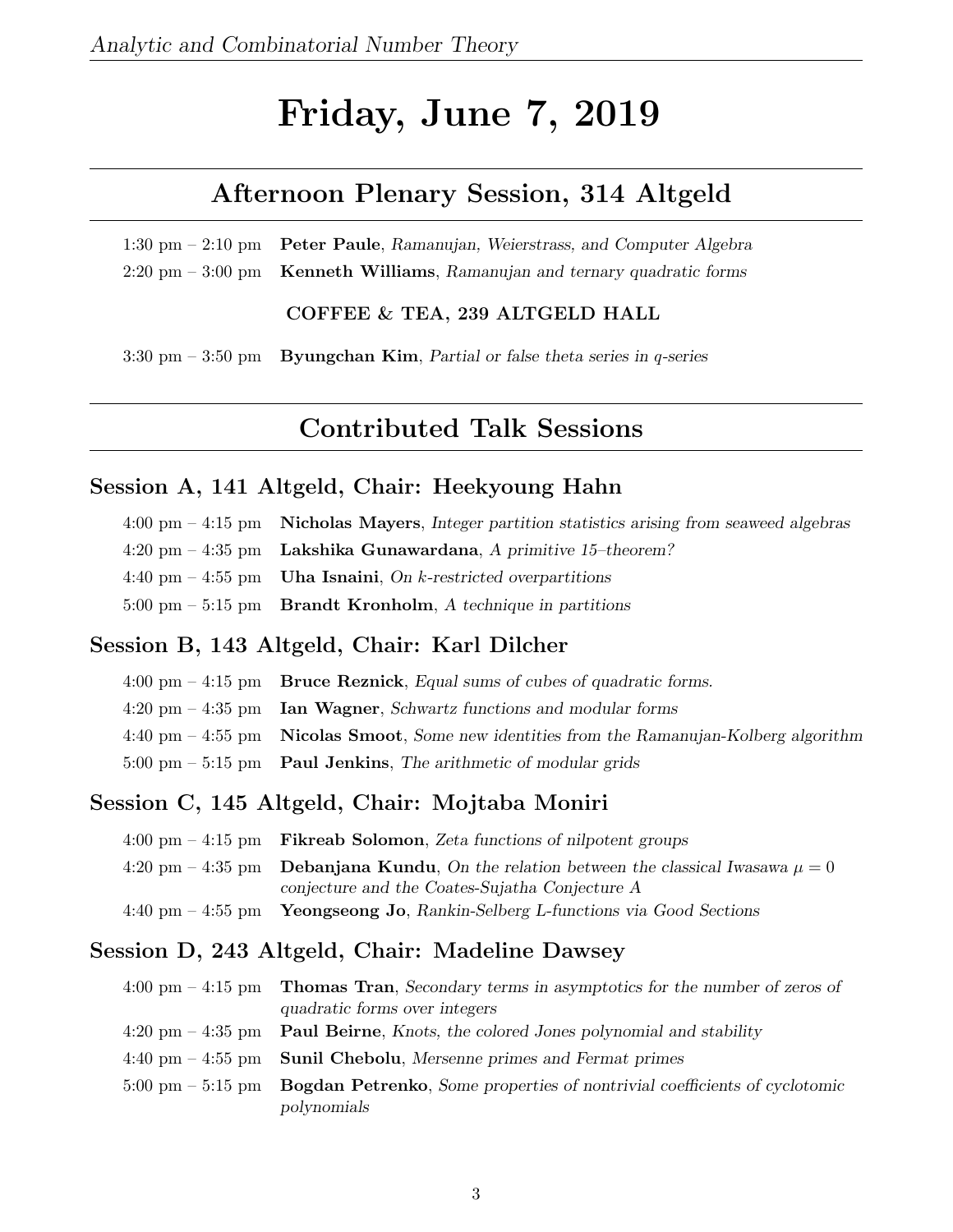# Saturday, June 8, 2019

## Morning Plenary Session, 314 Altgeld

| $8:30$ am $-9:10$ am Ae Ja Yee, Singular overpartitions and truncated partition theorems     |
|----------------------------------------------------------------------------------------------|
| $9:20 \text{ am} - 10:00 \text{ am}$ Frank Garvan, Mock theta functions: yesterday and today |
|                                                                                              |

#### COFFEE & TEA, 239 ALTGELD HALL

10:30 am – 10:50 am **Alexander Berkovich**, On a q-theoretic approach to Capparelli's partition theorems

## Contributed Talk Sessions

#### Session A, 141 Altgeld, Chair: Brandt Kronholm

| $11:00$ am $-11:15$ am Hyunsoo Cho, A bijection between self-conjugate and ordinary partitions     |
|----------------------------------------------------------------------------------------------------|
| and counting simultaneous cores as its application                                                 |
| 11:20 am – 11:35 am Louis Kolitsch, A pair of congruences for $(3,5)$ -regular partitions modulo 5 |
| 11:40 am $-$ 11:55 am <b>Hannah Burson</b> , Simultaneous core partitions into k distinct parts    |

#### Session B, 143 Altgeld, Chair: Matt Boylan

| 11:00 am $-$ 11:15 am Shin-ya Koyama, Applications of Ramanujan's method on the behavior of |
|---------------------------------------------------------------------------------------------|
| Euler products to Selberg zeta functions                                                    |
| 11:20 am $-$ 11:35 am Shane Chern, Weighted partition rank and crank moments and            |
| Andrews-Beck type congruences                                                               |
| 11:40 am $-$ 11:55 am Kenneth Stolarsky, Rogers-Szego polynomials and products of algebraic |
| numbers                                                                                     |

#### Session C, 145 Altgeld, Chair: Michael Schlosser

| $11:00$ am $-11:15$ am <b>Meenakshi Rana</b> , Combinatorial interpretations of mock theta functions by |
|---------------------------------------------------------------------------------------------------------|
| attached weights                                                                                        |
| 11:20 am $-$ 11:35 am Timothy Huber, A Ramanujan-Sato series primer                                     |
| 11:40 am - 11:55 am Bernhard Heim, Ramanujan's $\tau$ function and non-sign changes                     |

#### Session D, 243 Altgeld, Chair: Robert Schneider

| $11:00$ am $-11:15$ am Arunabha Biswas, Search for higher Mahler measure of cyclotomic |
|----------------------------------------------------------------------------------------|
| polynomials.                                                                           |
| 11:20 am $-$ 11:35 am Edna Jones, Representations by ternary quadratic forms           |
| 11:40 am $-$ 11:55 am Pee Choon Toh, On a symmetric identity of Ramanujan              |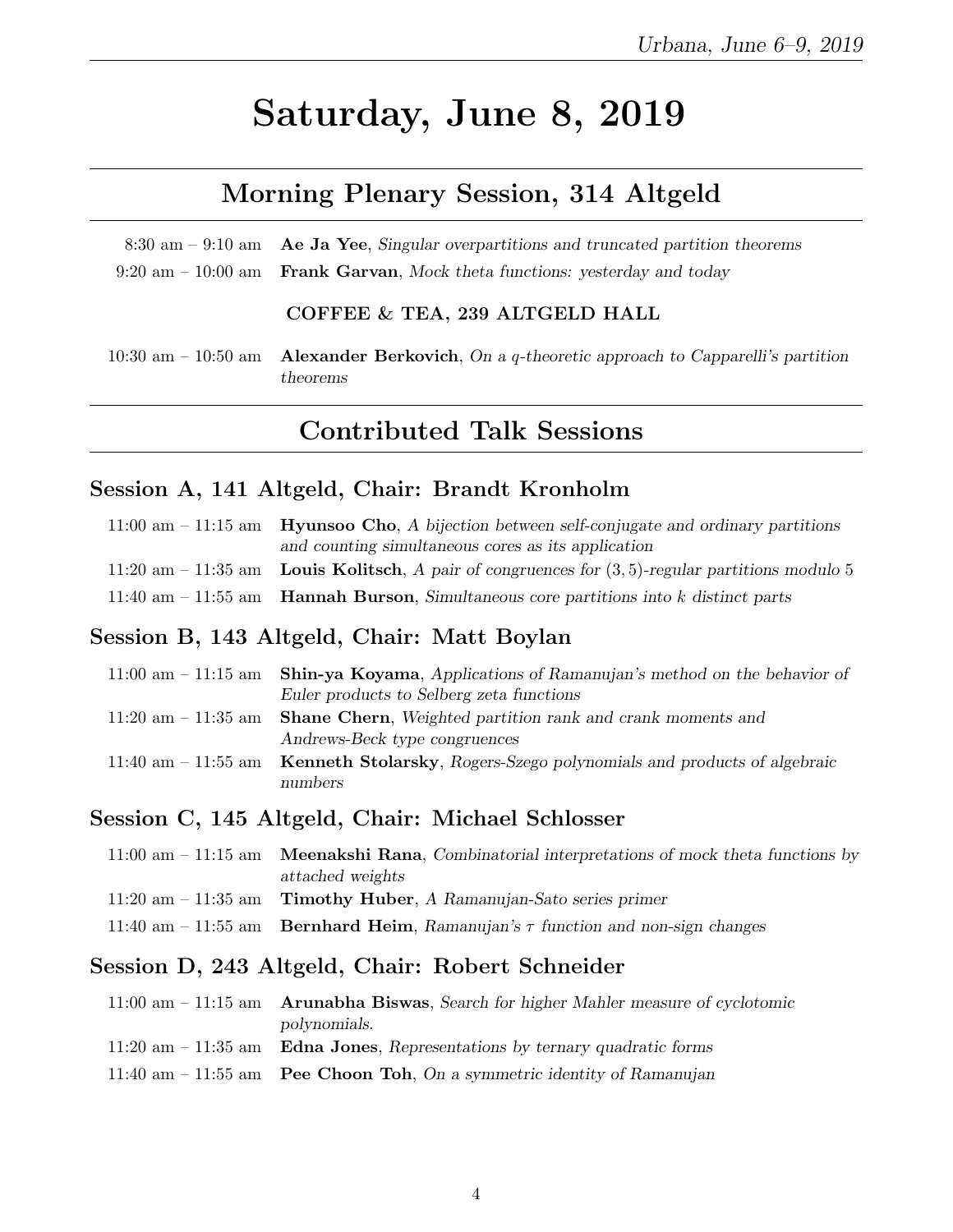# Saturday, June 8, 2019

## Afternoon Plenary Session, 314 Altgeld

1:30 pm – 2:10 pm **Ole Warnaar**, Some  $(q$ -)integrals Ramanujan would have liked  $2:20 \text{ pm} - 3:00 \text{ pm}$  Amanda Folsom, Quantum modular forms and applications

COFFEE & TEA, 239 ALTGELD HALL

 $3:30 \text{ pm} - 3:50 \text{ pm}$  Soon-Yi Kang, Generators of the space of harmonic weak Maass forms

## Contributed Talk Sessions

#### Session A, 141 Altgeld, Chair: Yeongseong Jo

- 4:00 pm 4:15 pm Robert Schneider, Eulerian series and the algebra of partitions
- $4:20 \text{ pm} 4:35 \text{ pm}$  Brad Isaacson, On some elementary character sum identities
- 4:40 pm 4:55 pm **Dennis Eichhorn**, The differences between  $p(n)$ ,  $p(2n)$ , and  $p(2n + 1)$

#### Session B, 143 Altgeld, Chair: Heng Huat Chan

| 4:00 pm – 4:15 pm – <b>Shashika Petta Mestrige</b> , Congruences for the partition function $p_{11}e_{\ell}q_{1}(n)$ |
|----------------------------------------------------------------------------------------------------------------------|
| $4:20 \text{ pm} - 4:35 \text{ pm}$ Karl Dilcher, Infinite products involving Dirichlet characters and cyclotomic    |
| polynomials                                                                                                          |
| 4:40 pm $-$ 4:55 pm Wen-Bin Zhang, Exact Wiener-Ikehara theorems and Beurling's generalized<br>numbers               |

#### Session C, 145 Altgeld, Chair: Victor Moll

| $4:00 \text{ pm} - 4:15 \text{ pm}$ Pin Hung Kao, Almost-prime values of reducible polynomials at prime   |
|-----------------------------------------------------------------------------------------------------------|
| arguments                                                                                                 |
| $4:20 \text{ pm} - 4:35 \text{ pm}$ Craig Franze, An asymptotic expansion related to the Dickman function |
| 4:40 pm $-$ 4:55 pm Emily Stamm, An investigation of (nearly) weakly primes                               |

#### Session D, 243 Altgeld, Chair: Armin Straub

|                                     | $4:00 \text{ pm} - 4:15 \text{ pm}$ Wade Hindes, Dynamical and arithmetic degrees of random iterates |
|-------------------------------------|------------------------------------------------------------------------------------------------------|
|                                     | $4:20 \text{ pm} - 4:35 \text{ pm}$ Heekyoung Hahn, Poles of triple product L-functions of monomial  |
|                                     | representations                                                                                      |
| $4:40 \text{ pm} - 4:55 \text{ pm}$ | <b>Seyyed Hamed Mousavi, Pentagonal number theorem and zeroes of the</b>                             |
|                                     | Riemann zeta function                                                                                |

### 6:00 pm – 9:00 pm Banquet, Alice Campbell Center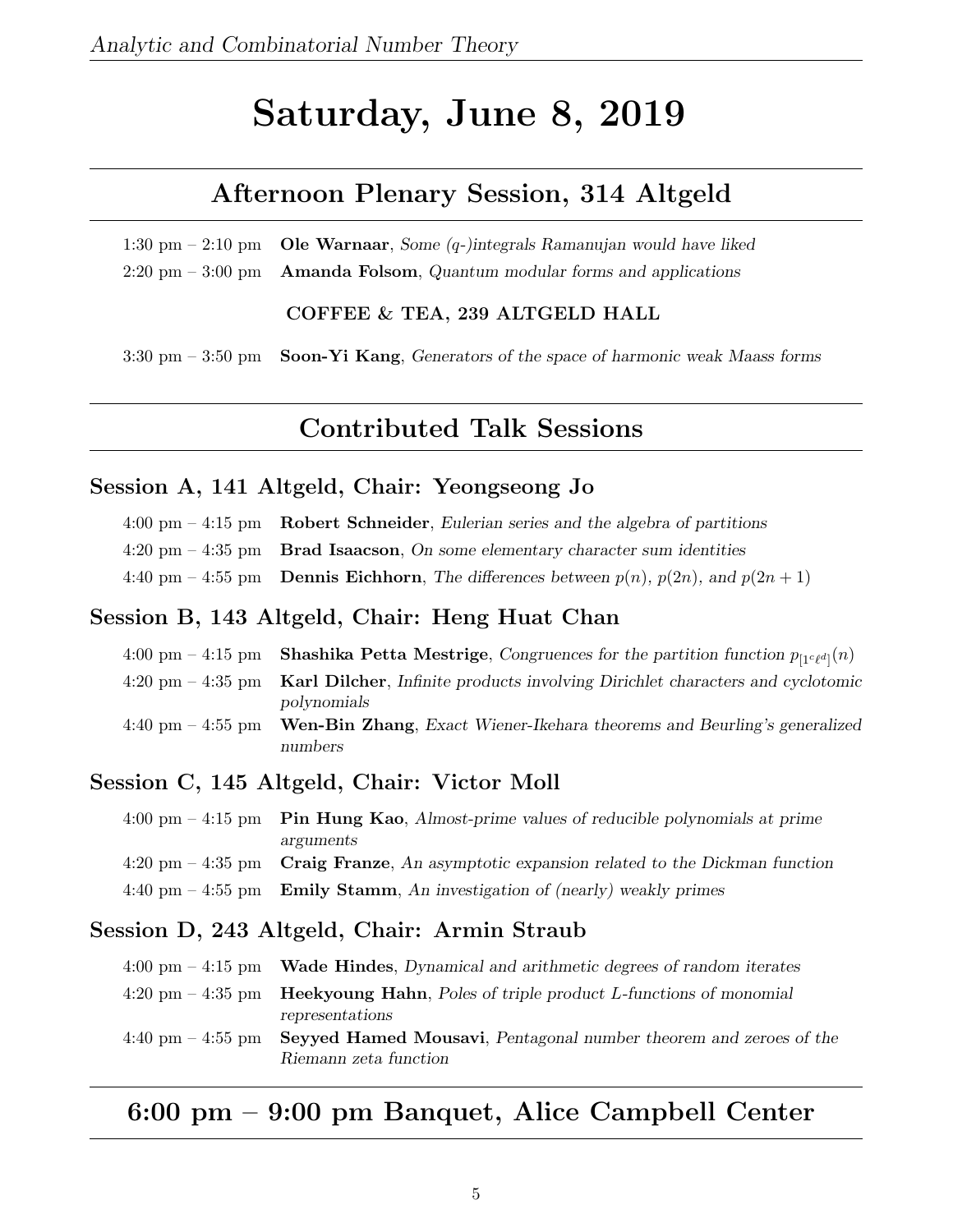# Sunday, June 9, 2019

## Morning Plenary Session, 314 Altgeld

|                                       | $8:30 \text{ am} - 9:10 \text{ am}$ Krishnaswami Alladi, Parity of the generalized divisor function with<br>restrictions on the prime factors           |
|---------------------------------------|---------------------------------------------------------------------------------------------------------------------------------------------------------|
| $9:20 \text{ am} - 10:00 \text{ am}$  | <b>Atul Dixit,</b> On values of the Riemann zeta function at odd positive integers                                                                      |
|                                       | COFFEE & TEA, 239 ALTGELD HALL                                                                                                                          |
|                                       | 10:30 am – 11:10 am – <b>Heng Huat Chan</b> , Ramanujan and the partition function $p(n)$                                                               |
| $11:20 \text{ am} - 11:40 \text{ am}$ | <b>Youn-Seo Choi</b> , <i>Hypergeometric series in my papers</i>                                                                                        |
| $11:50 \text{ am} - 12:10 \text{ am}$ | <b>Christian Krattenthaler</b> , A joint central limit theorem for the<br>sum-of-digits function, and asymptotic divisibility of Catalan-like sequences |

## Afternoon Plenary Session, 314 Altgeld

1:30 pm – 1:50 pm Liuquan Wang, Representations of mock theta functions

## Contributed Talk Sessions

### Session A, 141 Altgeld, Chair: Kagan Kursungoz

| $2:00 \text{ pm} - 2:15 \text{ pm}$ | <b>Hayan Nam.</b> How to determine a partition up to conjugation using hook          |
|-------------------------------------|--------------------------------------------------------------------------------------|
|                                     | multisets                                                                            |
| $2:20 \text{ pm} - 2:35 \text{ pm}$ | Bibekananda Maji, Recent developments in the theory of the restricted                |
|                                     | partition function $p(n, N)$ and $\text{spt}(n, N)$                                  |
| $2:40 \text{ pm} - 2:55 \text{ pm}$ | Garima Sood, A finite analogue of the Beck-Chern theorem and some                    |
|                                     | results on self-conjugate S-partitions                                               |
| $3:20 \text{ pm} - 3:35 \text{ pm}$ | <b>William Keith</b> , $(k, j)$ -colored partitions: congruences and other behaviors |
| $3:40 \text{ pm} - 3:55 \text{ pm}$ | <b>Oscar Gonzales</b> , An observation of Rankin on Hankel determinants              |